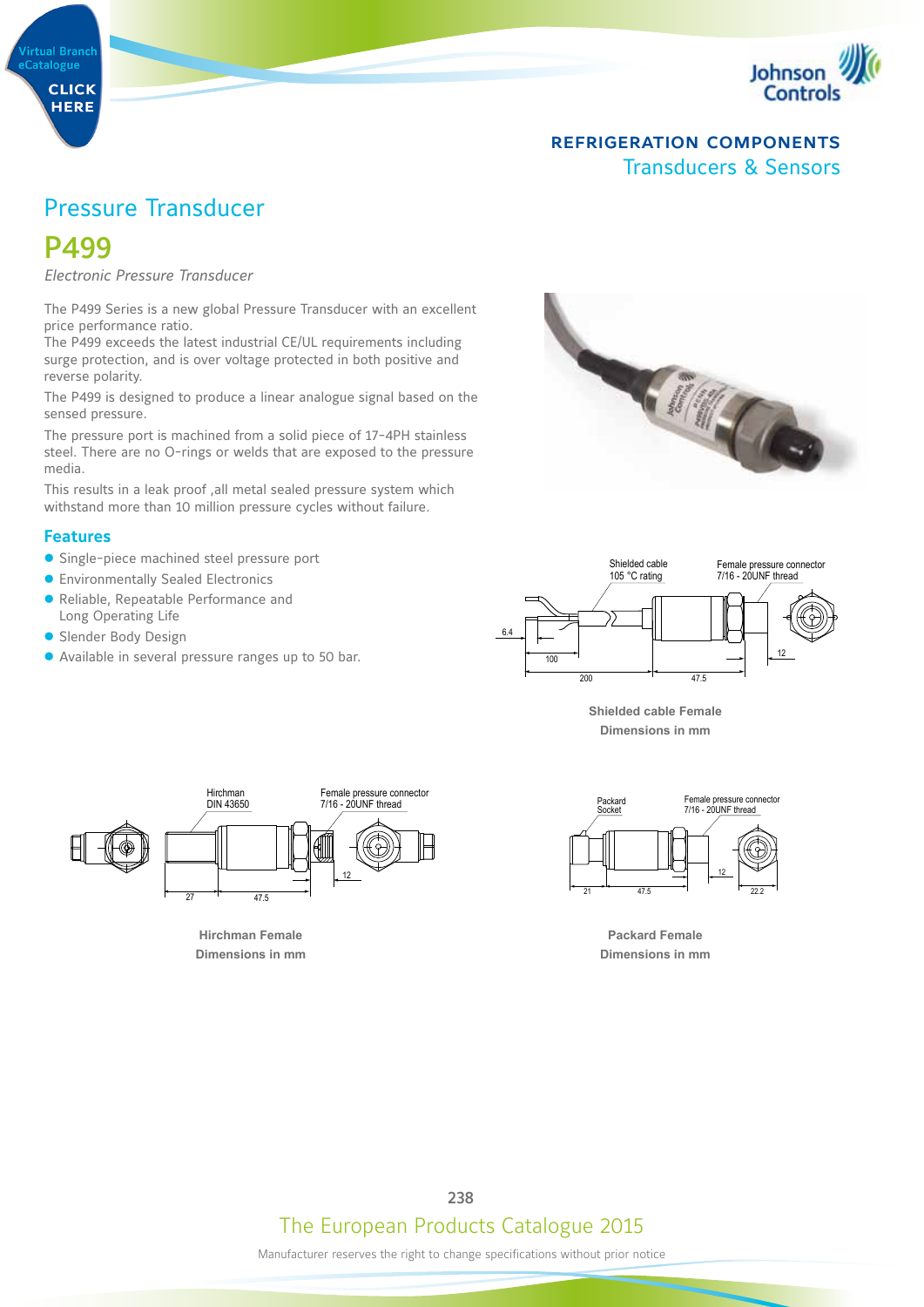

## Pressure Transducer P499

#### *2 meter cable Connections Models*

| <b>Ordering Codes</b> | <b>Press. Connection</b> | <b>Output</b> |
|-----------------------|--------------------------|---------------|
| <b>P499ABS-401C</b>   | Male                     |               |
| <b>P499ABS-404C</b>   |                          |               |
| <b>P499ACS-401C</b>   |                          | 04 to 20 mA   |
| <b>P499ACS-404C</b>   | Female                   |               |
| <b>P499ACS-405C</b>   |                          |               |
| <b>P499VBS-401C</b>   | Male                     |               |
| <b>P499VBS-404C</b>   |                          |               |
| <b>P499VCS-401C</b>   |                          | $DCOV - 10V$  |
| <b>P499VCS-404C</b>   | Female                   |               |
| <b>P499VCS-405C</b>   |                          |               |

#### *Hirschmann DIN connector*

| <b>Ordering Codes</b> | <b>Press. Connection</b> | <b>Output</b> |
|-----------------------|--------------------------|---------------|
| <b>P499ABH-401C</b>   |                          |               |
| <b>P499ABH-402C</b>   | Male                     |               |
| <b>P499ABH-404C</b>   |                          | 0.4 to 20 mA  |
| <b>P499ACH-401C</b>   |                          |               |
| <b>P499ACH-402C</b>   |                          |               |
| <b>P499ACH-404C</b>   | Female                   |               |
| <b>P499RCH-401C</b>   |                          | $0.5 - 4.5$ V |
| <b>P499RCH-404C</b>   |                          |               |
| P499VBH-401C          | Male                     |               |
| <b>P499VBH-404C</b>   |                          | $0 - 10V$     |
| <b>P499VCH-401C</b>   |                          |               |
| <b>P499VCH-404C</b>   | Female                   |               |

#### *Packard connector*

| <b>Ordering Codes</b> | <b>Press. Connection</b> | <b>Output</b> |
|-----------------------|--------------------------|---------------|
| <b>P499ACP-401C</b>   |                          |               |
| <b>P499ACP-402C</b>   |                          |               |
| <b>P499ACP-403C</b>   |                          | 0.4 to 20 mA  |
| <b>P499ACP-404C</b>   |                          |               |
| <b>P499ACP-405C</b>   | Female                   |               |
| <b>P499RCP-401C</b>   |                          |               |
| <b>P499RCP-402C</b>   |                          | $05 - 45V$    |
| <b>P499RCP-404C</b>   |                          |               |
| <b>P499RCP-405C</b>   |                          |               |
| <b>P499VCP-404C</b>   |                          | 0 - 10 V      |

The European Products Catalogue 2015 239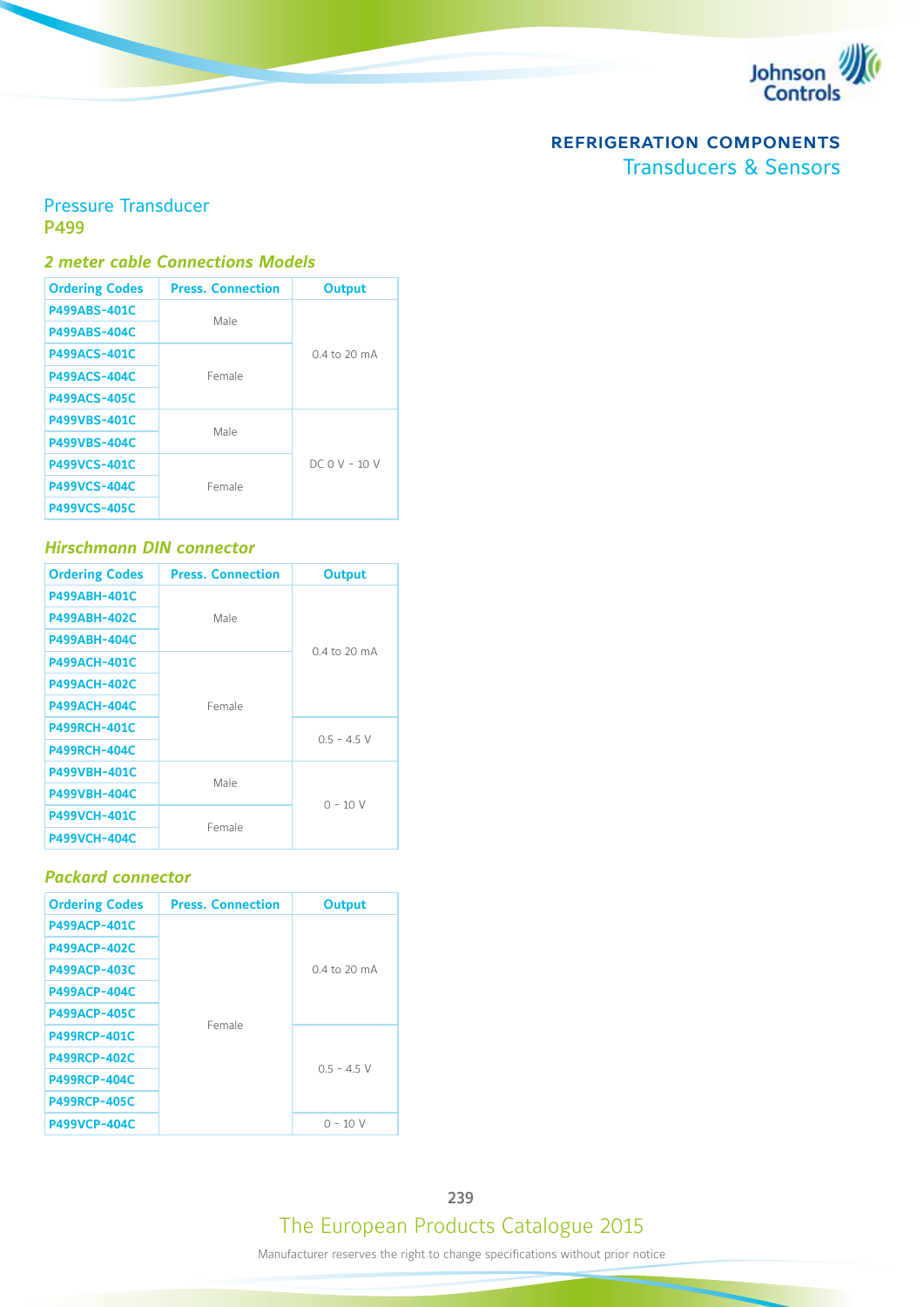



# Mechanical Pressure Transducer P35

The P35 is a single pressure input fan speed controller for air cooled condensers. The controller varies the fan speed by directly sensing the pressure changes in a refrigerant circuit.

The setpoint of each pressure transducer can be separately adjusted.

The controller selects the input with the greatest cooling demand to control the fan speed. The controllers can be used in non corrosive refrigerant systems and vary the supply voltage to the motor from 45% to ≥ 95% of the supplied voltage using the phase cutting principle. If the pressure drops below the adjusted setpoint minus the proportional band, the output to the motor is zero volt or the adjusted min. speed setting. This provides speed variation of permanent split capacitor or shaded pole motors which do not draw more than 3 A (rms) full load current. The motor manufacturer should have approved his product for this speed control principle.

It is recommended to confirm with the electric motor manufacturer, that the motor can be used with a controller, using the phase cutting principle for speed variation.

#### **Features**

- **Condenser pressure control by fan speed variation**
- **•** Pressure input / Dual pressure input (BR models)
- $\bullet$  Model with heat pump input available
- **Transducers with proven reliability**
- $\bullet$  Easy accessible setpoint screw
- Built-in suppression filter
- Adjustable minimum speed or cut-off selection
- $\bullet$  Motor speed action can be reversed by interchanging only two wires
- Small dimensions and DIN rail mounted







**Dimensions in mm** 

## The European Products Catalogue 2015 240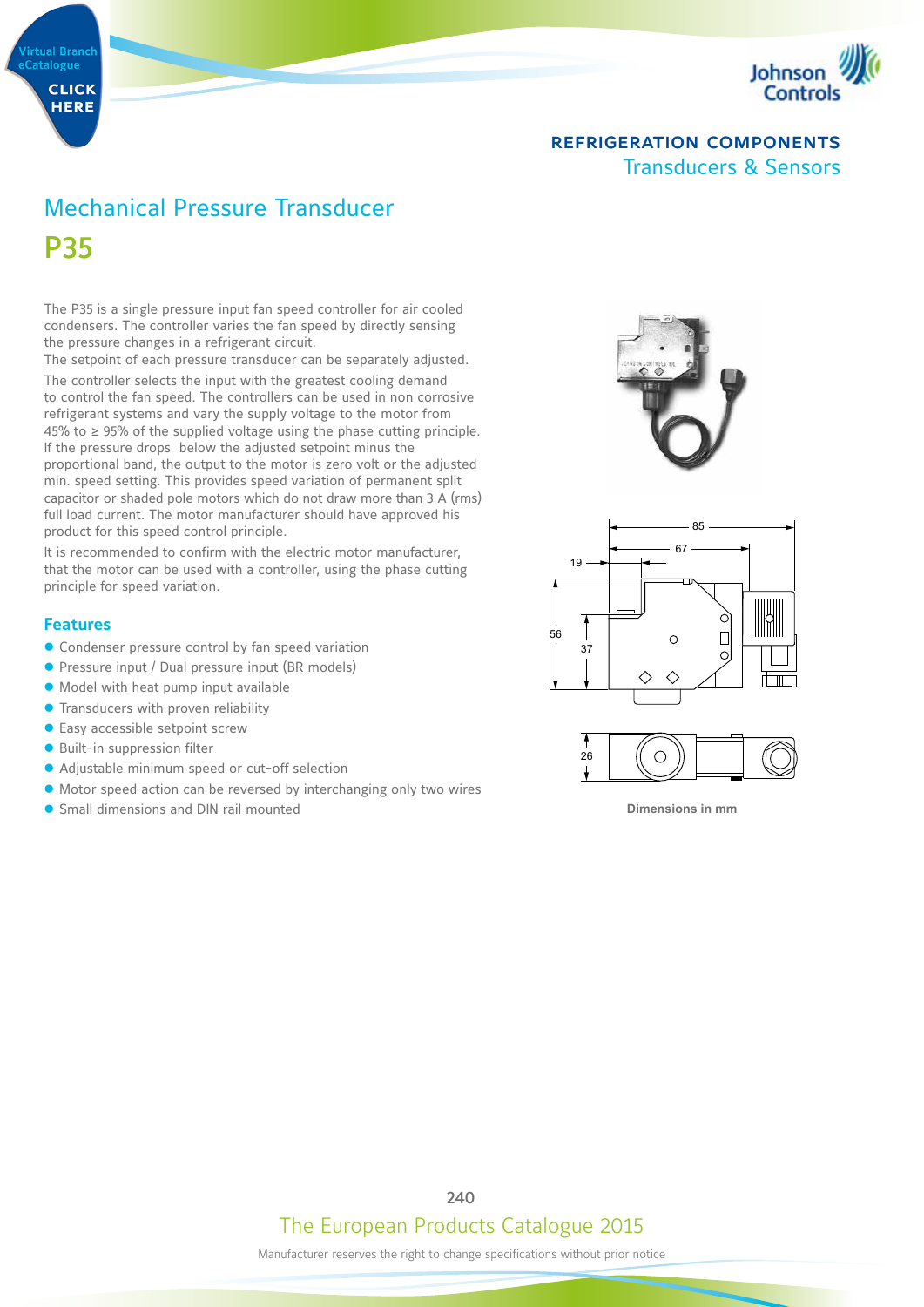

## Mechanical Pressure Transducer P35

#### *Replacement Pressure transducers for P215 version (300 KOhm)*

| <b>Ordering Codes</b> | Range  | <b>Setting</b><br>(bar) | <b>Style</b> | Cap Length $(m)$ | <b>Additional Features</b><br>(Style 50 is allowed on the Dutch market) |  |                                 |     |                                 |
|-----------------------|--------|-------------------------|--------------|------------------|-------------------------------------------------------------------------|--|---------------------------------|-----|---------------------------------|
| P35AC-9100            | 14/24  | 16                      |              |                  |                                                                         |  |                                 |     |                                 |
| P35AC-9101            | 8/14   | 10                      | 45A          |                  |                                                                         |  |                                 |     |                                 |
| P35AC-9102            | 3.5/10 | 7                       |              |                  | $- - -$                                                                 |  |                                 |     |                                 |
| <b>P35AC-9108</b>     | 14/24  | 21                      |              |                  |                                                                         |  |                                 |     |                                 |
| <b>P35AC-9202</b>     | 14/24  | 16                      | 47           |                  |                                                                         |  |                                 |     |                                 |
| <b>P35AC-9203</b>     | 8/14   | 10                      |              |                  |                                                                         |  |                                 |     |                                 |
| <b>P35AC-9500</b>     | 14/24  | 16                      | 50           |                  |                                                                         |  |                                 | 0.9 | Same as P35AC-9100 but Style 50 |
| <b>P35AC-9501</b>     | 8/14   | 10                      |              |                  |                                                                         |  | Same as P35AC-9101 but Style 50 |     |                                 |
| <b>P35AC-9507</b>     | 14/24  | 16                      | 51           |                  | Same as P35AC-9100 but Style 51                                         |  |                                 |     |                                 |
| <b>P35AC-9508</b>     | 8/14   | 10                      |              |                  | Same as P35AC-9101 but Style 51                                         |  |                                 |     |                                 |
| <b>P35AC-9512</b>     | 22/42  | 30                      | 50           |                  | For R410A applications                                                  |  |                                 |     |                                 |
| <b>P35AC-9600</b>     | 14/24  | 16                      |              |                  |                                                                         |  |                                 |     |                                 |
| P35AC-9601            | 8/14   | 10                      | 13           |                  | (also used for replacement P15/P215 series fan speed controllers)       |  |                                 |     |                                 |

#### *Replacement Pressure transducers for P255 version (100 KOhm)*

| <b>Ordering Codes</b> | Range  | <b>Setting</b><br>(bar) | <b>Style</b> | Cap Length (m) | <b>Additional Features</b><br>(Style 50 is allowed on the Dutch market) |  |     |  |  |  |  |  |  |
|-----------------------|--------|-------------------------|--------------|----------------|-------------------------------------------------------------------------|--|-----|--|--|--|--|--|--|
| <b>P35AC-9200</b>     | 14/24  | 16                      |              |                |                                                                         |  |     |  |  |  |  |  |  |
| P35AC-9201            | 8/14   | 10                      |              | 47             |                                                                         |  |     |  |  |  |  |  |  |
| P35AC-9105            | 14/24  | 10                      |              |                |                                                                         |  |     |  |  |  |  |  |  |
| P35AC-9106            | 3.5/10 | 16                      | 45A<br>13    |                |                                                                         |  |     |  |  |  |  |  |  |
| P35AC-9107            | 8/14   | 6.2                     |              |                |                                                                         |  | 0.9 |  |  |  |  |  |  |
| P35AC-9603            | 14/24  | 10                      |              |                |                                                                         |  |     |  |  |  |  |  |  |
| P35AC-9604            | 8/14   | 16                      |              |                |                                                                         |  |     |  |  |  |  |  |  |
| P35AC-9505            | 14/24  | 10                      |              |                | Same as P35AC-9105 but Style 50                                         |  |     |  |  |  |  |  |  |
| <b>P35AC-9506</b>     | 22/    | 16                      | 50           |                | Same as P35AC-9106 but Style 50                                         |  |     |  |  |  |  |  |  |
| P35AC-9511            | 8/14   | 30                      |              |                | For R410A applications                                                  |  |     |  |  |  |  |  |  |

## *Replacement Pressure transducers for P215LR-9120 model 400 Vac (500 KOhm)*

| <b>Ordering Codes</b> | <b>Range</b> | <b>Setting</b><br>(bar) | <b>Style</b> |     | <b>Additional Features</b><br>$\vert$ Cap Length (m) $\vert$ (Style 50 is allowed on the Dutch market) |
|-----------------------|--------------|-------------------------|--------------|-----|--------------------------------------------------------------------------------------------------------|
| <b>P35AC-9510</b>     | 14/24        | 16                      | 50           | 0.9 | Special 500 KOhm for P215LR-400V version                                                               |
| P35AC-9513            | 22/40        | 30                      |              |     | Special 500 KOhm version for R410A applications                                                        |

The European Products Catalogue 2015 241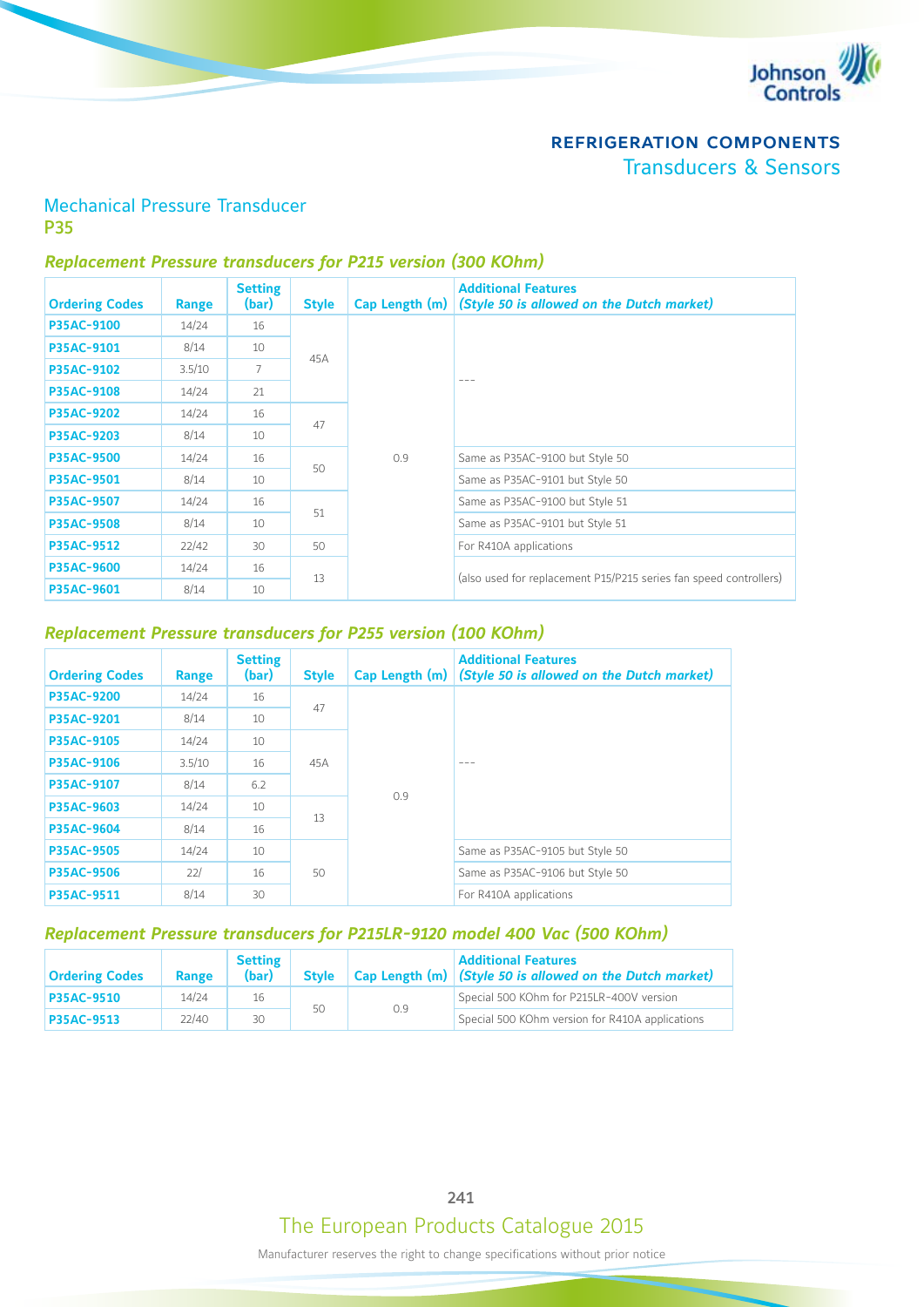

## Mechanical Pressure Transducer P35





**Dimensions in mm**

#### *Replacement Press. transducers for P215 versions (300 KOhm)*

| <b>Ordering Codes</b> | Range | Setting (bar) | <b>Style</b> | Cap. Length<br>(m) | <b>Additional Features</b><br>Note: Style 50 is allowed on the Dutch market! |
|-----------------------|-------|---------------|--------------|--------------------|------------------------------------------------------------------------------|
| P35AC -9100           | 14/24 | 16            | 45A          |                    |                                                                              |
| <b>P35AC-9202</b>     |       |               |              |                    | $- - -$                                                                      |
| <b>P35AC-9203</b>     | 8/14  | 10            | 47           |                    |                                                                              |
| <b>P35AC-9500</b>     | 14/24 | 16            |              | 0.9                | Same as P35AC-9100 but Style 50                                              |
| <b>P35AC-9501</b>     | 8/14  | 10            | 50           |                    | Same as P35AC-9101 but Style 50                                              |
| <b>P35AC-9512</b>     | 22/42 | 30            | 50           |                    | For R410A applications                                                       |
| <b>P35AC-9600</b>     | 14/24 | 16            | 13           |                    | (also used for replacement P15/P215 series fan speed controllers)            |

#### *Replacement Press. transducers P255 versions (100 KOhm)*

| <b>Ordering Codes</b> | Range | Setting (bar) | <b>Style</b> | Cap. Length<br>(m) | <b>Additional Features</b><br>Note: Style 50 is allowed on the Dutch market! |     |  |
|-----------------------|-------|---------------|--------------|--------------------|------------------------------------------------------------------------------|-----|--|
| <b>P35AC-9200</b>     | 14/24 | 16            | 47           |                    |                                                                              |     |  |
| <b>P35AC-9201</b>     | 8/14  | 10            |              |                    | $- - -$                                                                      |     |  |
| <b>P35AC-9106</b>     | 14/24 | 16            | 45A          |                    |                                                                              |     |  |
| <b>P35AC-9604</b>     | 14/24 |               | 13           |                    |                                                                              | 0.9 |  |
| <b>P35AC -9505</b>    | 8/14  | 10            |              |                    | Same as P35AC-9105 but Style 50                                              |     |  |
| <b>P35AC-9506</b>     | 14/24 | 16            | 50           |                    | Same as P35AC-9106 but Style 50                                              |     |  |
| P35AC-9511            | 22/42 | 30            |              |                    | For R410A applications                                                       |     |  |

#### *Replacement Press. transducers P255 versions (500 KOhm)*

| <b>Ordering Codes</b> | <b>Range</b> | <b>Setting (bar)</b> | <b>Style</b> | Cap. Length<br>(m) | <b>Additional Features</b><br>Note: Style 50 is allowed on the Dutch market! |
|-----------------------|--------------|----------------------|--------------|--------------------|------------------------------------------------------------------------------|
| P35AC-9510            | 14/24        | 16                   | 50           | 0.9                | Special 500 KOhm for P215LR-400V. version                                    |
| <b>P35AC-9513</b>     | 22/40        | 30                   |              |                    | Special 500 KOhm version for R410A applications                              |

242

# The European Products Catalogue 2015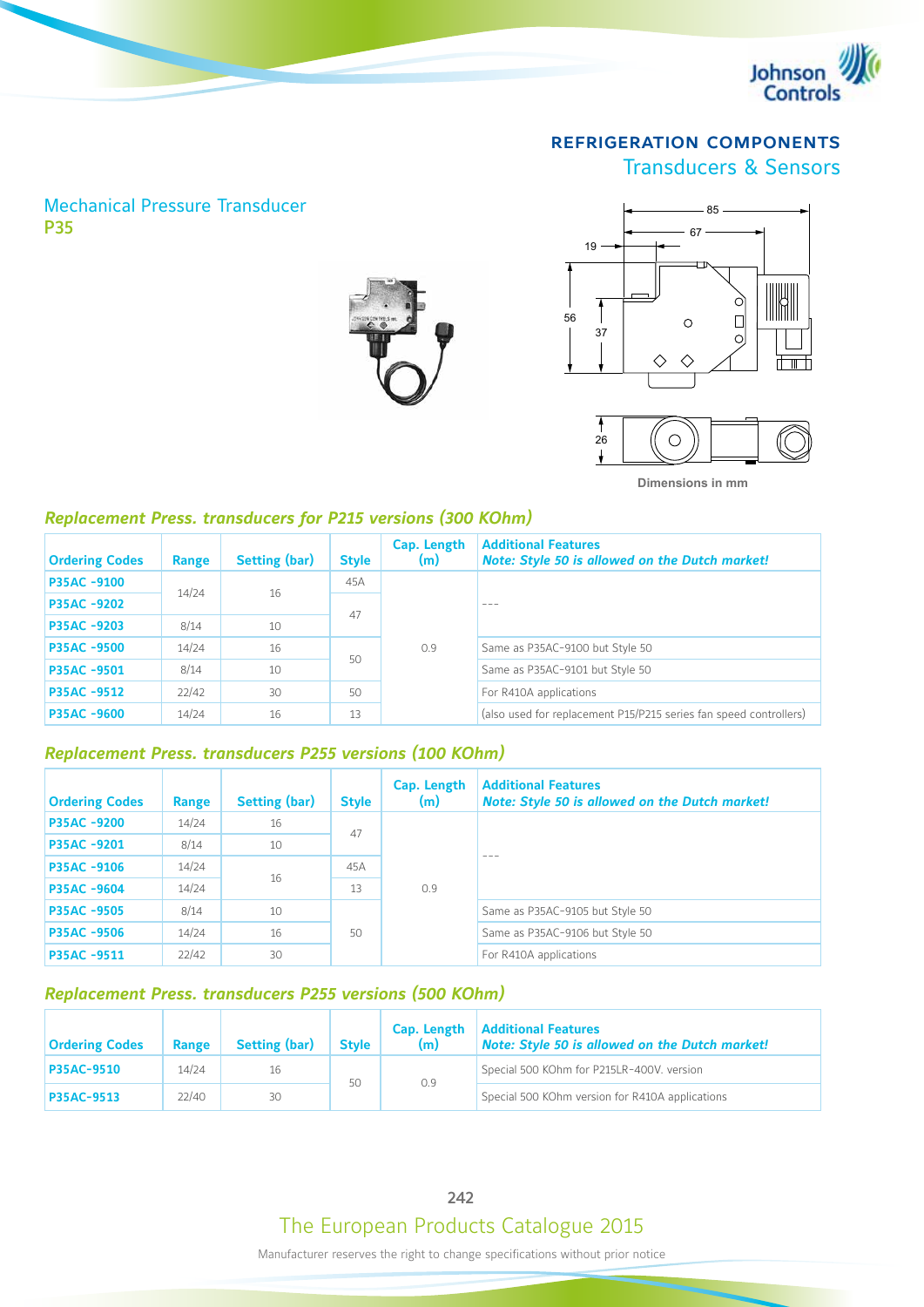

## Mechanical Pressure Transducer P35

#### *Accessories*

| <b>Ordering Codes</b>    | <b>Description</b>                                                    |  |  |  |  |
|--------------------------|-----------------------------------------------------------------------|--|--|--|--|
| <b>BKT034N602R</b>       | Mounting bracket + screws for P35AC transducer                        |  |  |  |  |
| <b>Replacement Parts</b> |                                                                       |  |  |  |  |
| P38AA-9111               | Replacement electronic module P215LR-230 V types                      |  |  |  |  |
| P38AA-9112               | Replacement electronic module P215LR-230 V incl. heatpump input types |  |  |  |  |
| P38AA-9211               | Replacement electronic module P215BR-230 V types                      |  |  |  |  |
| P38AA-9311               | Replacement electronic module P215TR-230 V types                      |  |  |  |  |
| P38AD-9100               | Replacement electronic module P255MM                                  |  |  |  |  |
| P38AD-9101               | Replacement electronic module P255ML                                  |  |  |  |  |

# The European Products Catalogue 2015 243